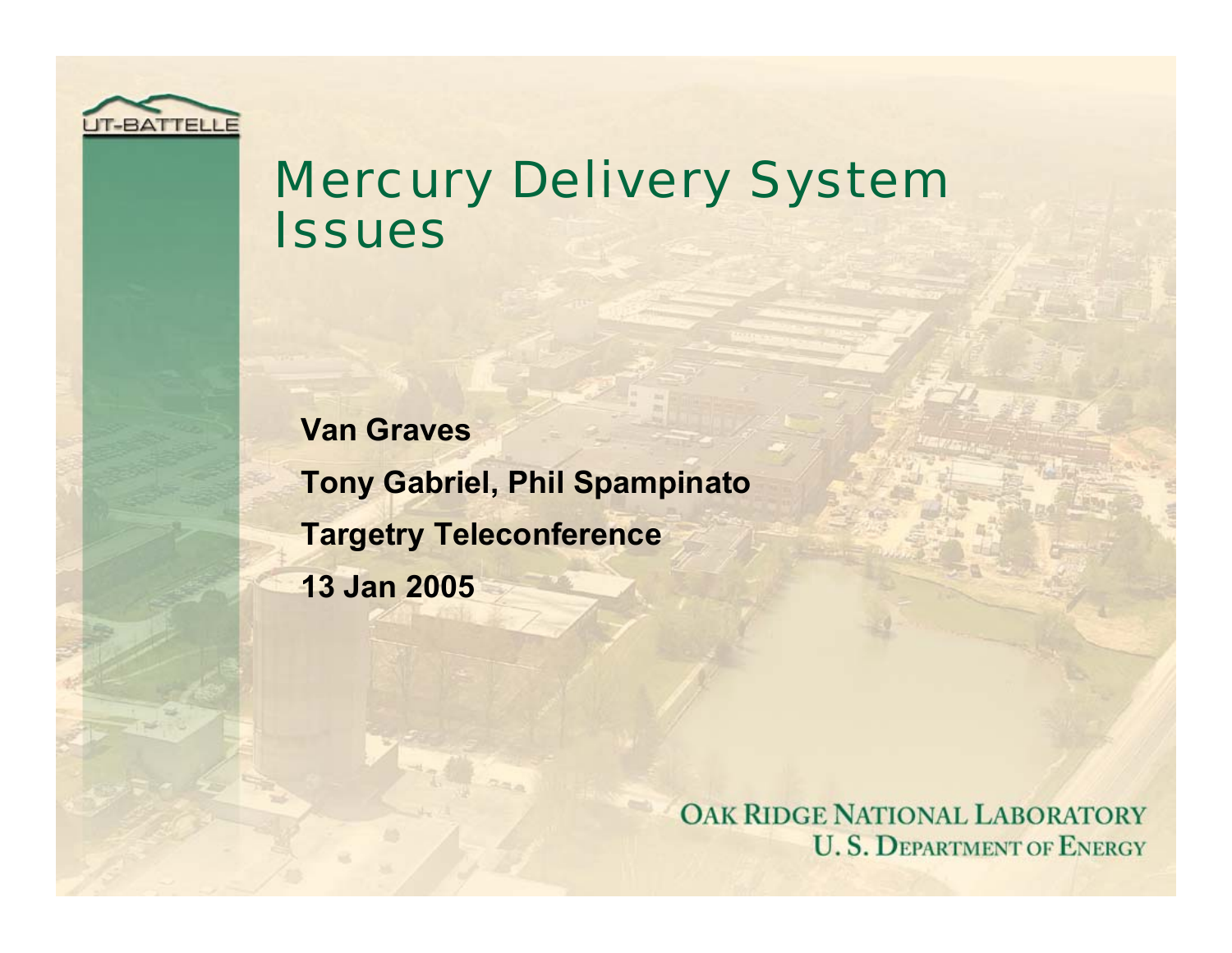### Pump Issues

#### • **Pump adds heat to Hg**

- **Pump delivers nominal 51 bhp at 23% efficiency (60 bhp max)**
- **Magnetic coupling losses 5.4 hp**
- **Heat energy into mercury**
	- **(bhp - mag)\*(1 - eff) + mag = 40.5hp (30kw)**
	- **With Vol=12liter, ∆T=2.4°F/sec (1.3°C/sec) due to pump heating only**

• **Max available pump output pressure is 750 psi (50 bar)**

**Total system pressure drop 800-850 psi**

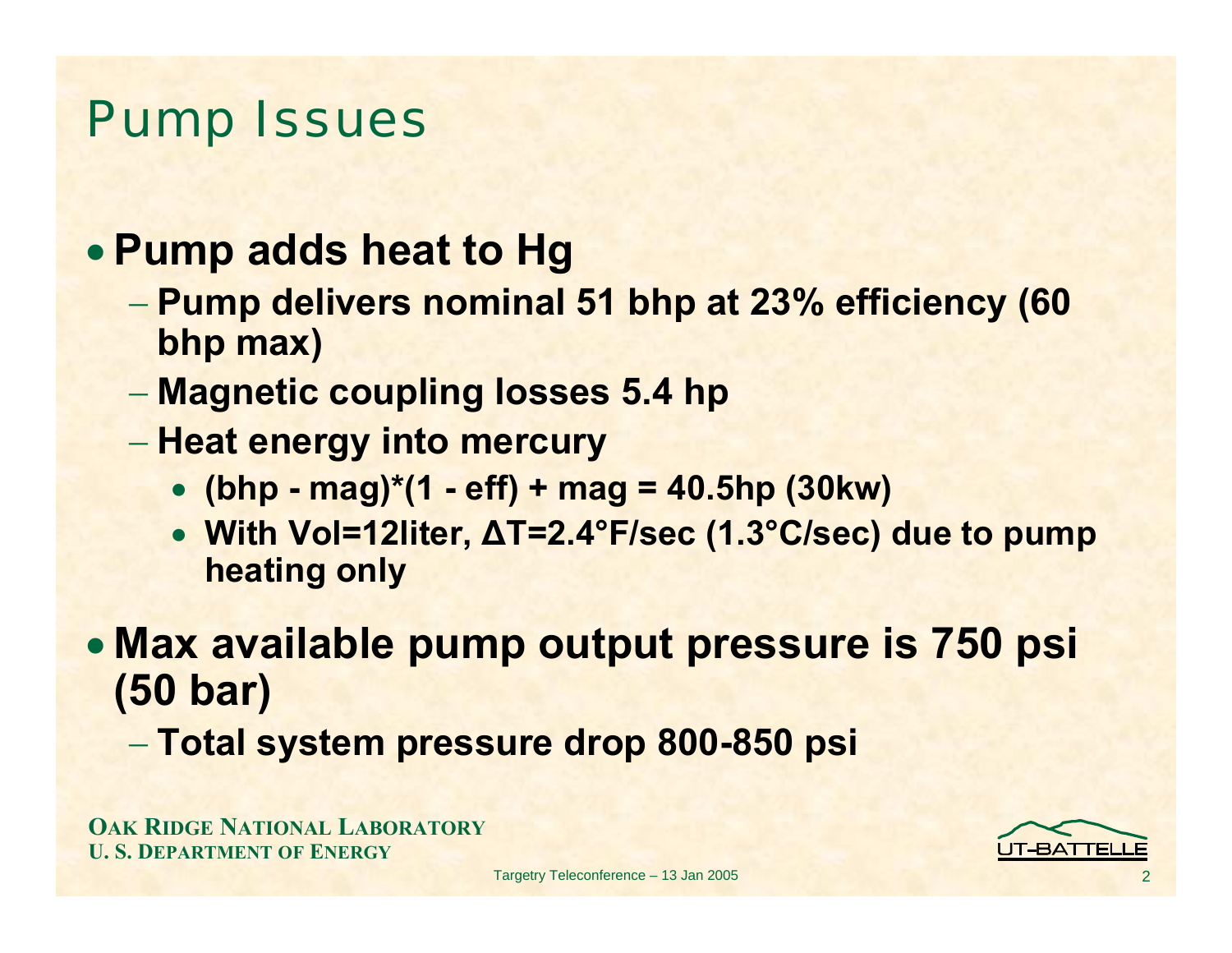# Pump Energy Balance

| Pump                |                                       |                                               |                               |                                     | <b>Heat</b><br><b>Direct to</b><br><b>Tunnel</b> | <b>Heat</b><br>Input to<br><b>Hg</b> | <b>Flow</b><br><b>Losses</b> | <b>Total Heat</b><br><b>Generated</b> |                                   | <b>Hg</b>      | <b>Energy to Hg Temp</b><br><b>Rise</b> |
|---------------------|---------------------------------------|-----------------------------------------------|-------------------------------|-------------------------------------|--------------------------------------------------|--------------------------------------|------------------------------|---------------------------------------|-----------------------------------|----------------|-----------------------------------------|
|                     | <b>Input</b><br><b>Energy</b><br>(hp) | <b>Losses</b>                                 | Lost<br><b>Energy</b><br>(hp) | <b>Output</b><br><b>Energy (hp)</b> | <b>BTU/min</b>                                   | <b>BTU/min</b>                       | BTU/min                      | BTU/<br>min                           | <b>KW</b><br>HP                   | <b>BTU/min</b> | °F/sec                                  |
| <b>Elect Motor</b>  | 60                                    | 60 hp * 5% inefficiency                       | 3                             | 57                                  | 127                                              |                                      |                              | 127                                   | $\overline{2}$<br>3               |                |                                         |
| <b>Mag Coupling</b> |                                       | 5.4hp actual coupling<br>loss per vendor data | 5.4                           | 51.6                                | 229                                              |                                      |                              | 229                                   | $5\overline{)}$<br>$\overline{4}$ |                |                                         |
| <b>Hg Pump</b>      |                                       | 40.5hp actual pump loss<br>per vendor data    | 40.5                          | 11.1                                |                                                  | 1719                                 |                              | 1719                                  | 30<br>40                          | 1719           |                                         |
| <b>Hg Flow</b>      |                                       | 800psi*25gpm                                  | 12                            | $-1$                                |                                                  |                                      | 526                          | 526                                   | 9<br>12                           | 526            |                                         |
|                     |                                       |                                               |                               | <b>Totals</b>                       | 356                                              | 1719                                 | 526                          | 2601                                  | 46<br>61                          | 2245           | 3.1                                     |

**OAK RIDGE NATIONAL LABORATORY U. S. DEPARTMENT OF ENERGY**

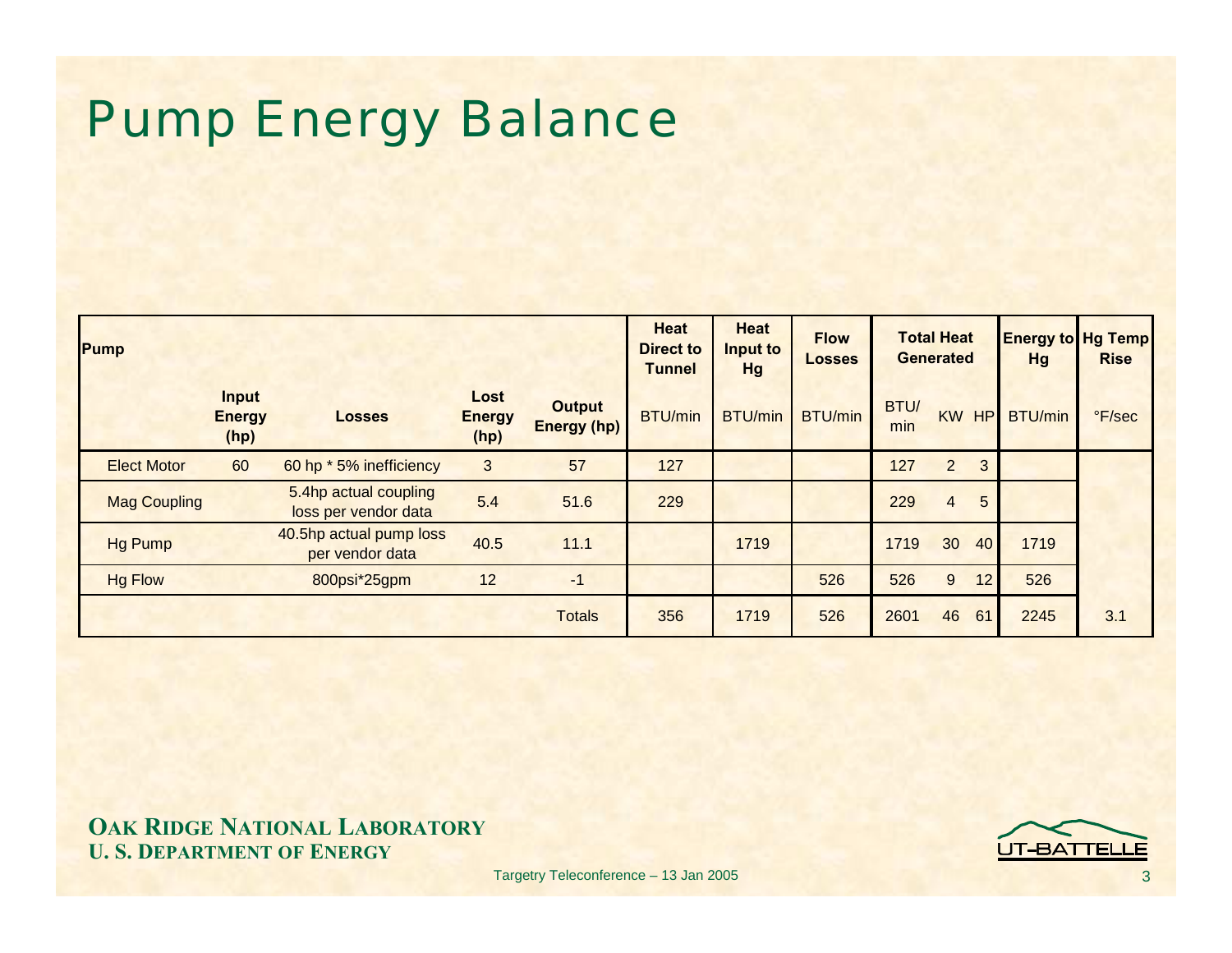### Possible Solutions

#### • **Heat issue**

- **Increase Hg volume (∆T decreases linearly with Hg mass)**
- **Add heat exchanger for system testing**
- **Perhaps not needed during CERN tests**

#### • **Capacity issue**

- **Investigate alternative Hg delivery systems**
- **Experiment lends itself to non-continuous flow approach**

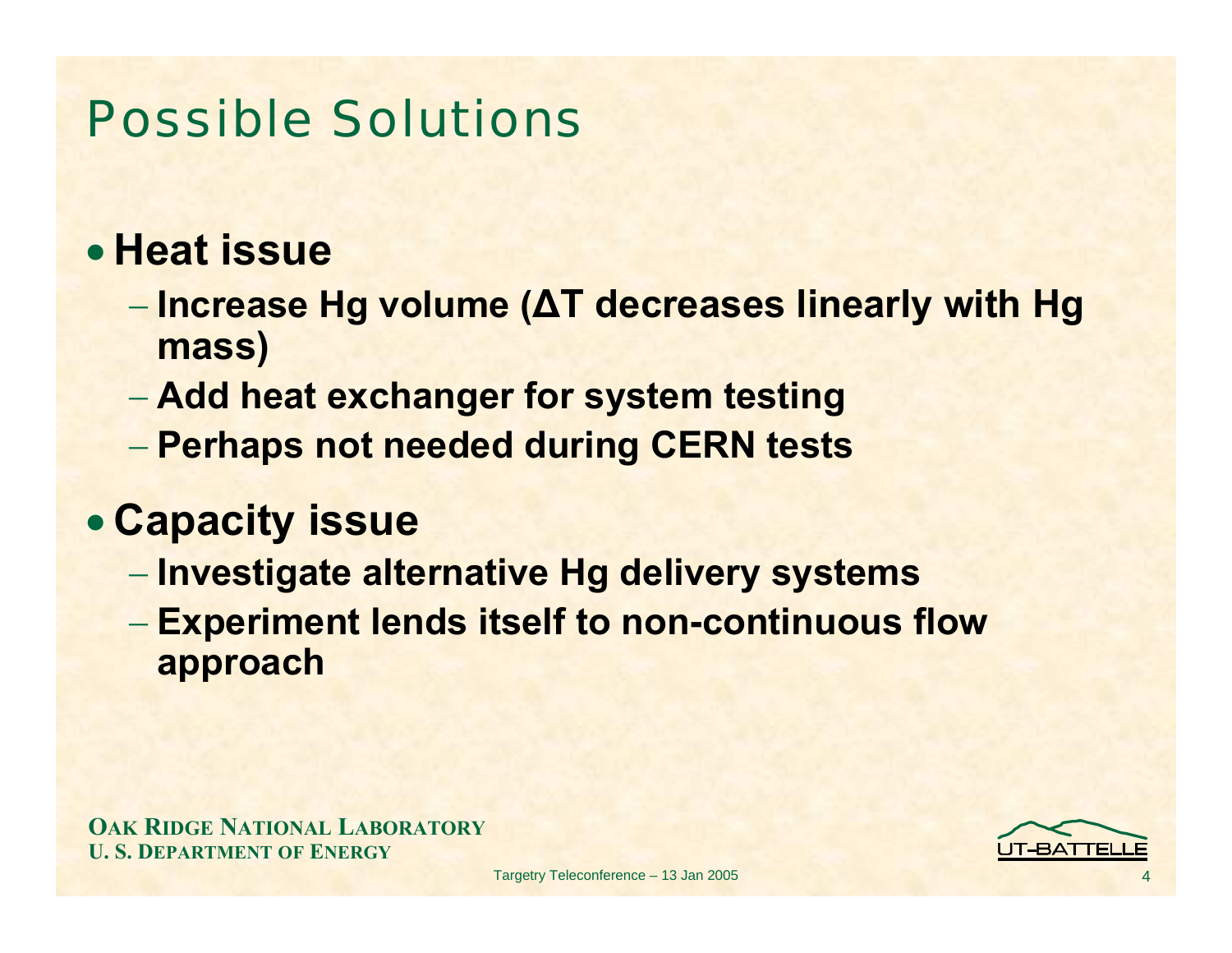# Mercury Syringe Concept



**OAK RIDGE NATIONAL LABORATORY U. S. DEPARTMENT OF ENERGY**

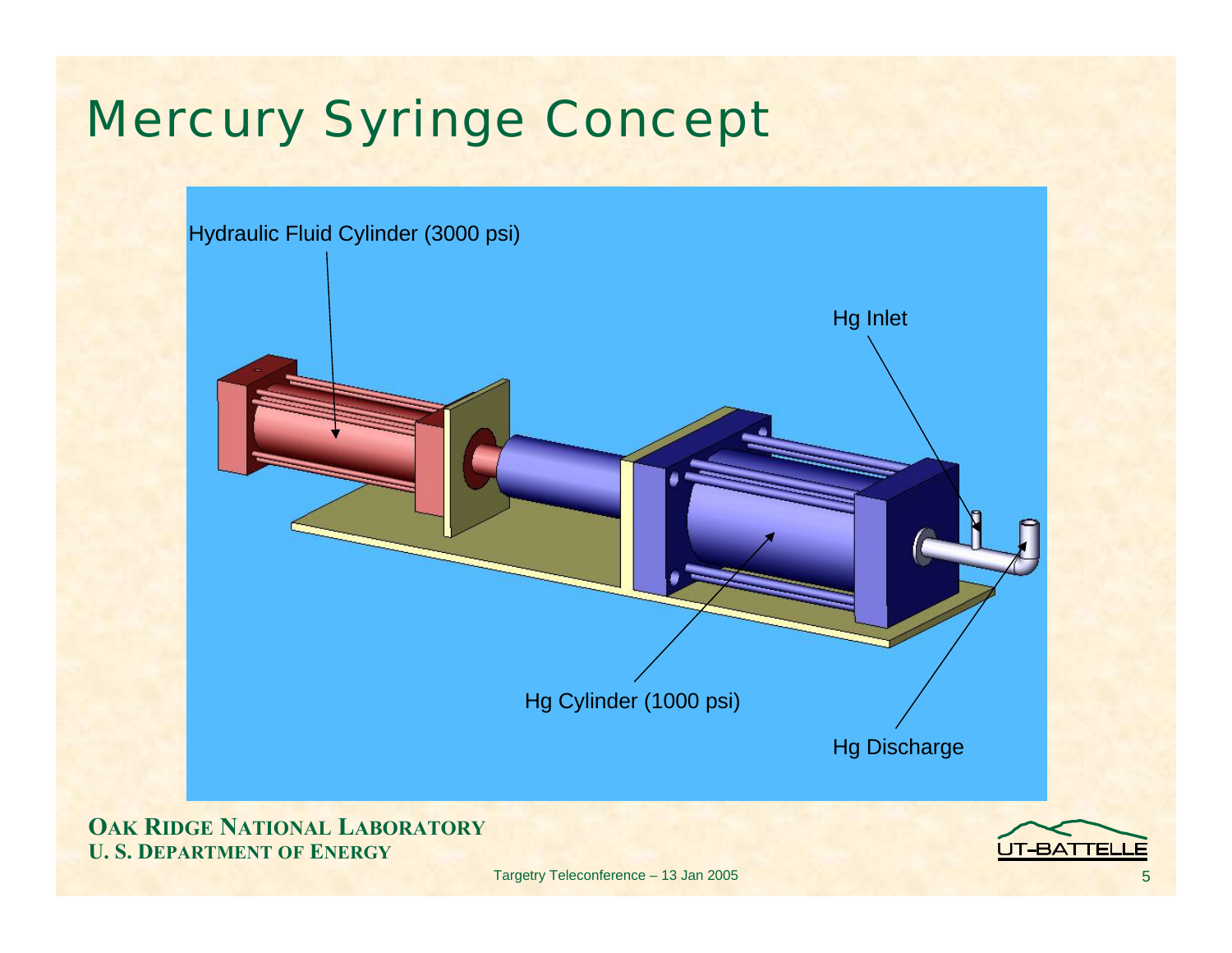# Syringe Size Comparison



**OAK RIDGE NATIONAL LABORATORY U. S. DEPARTMENT OF ENERGY**

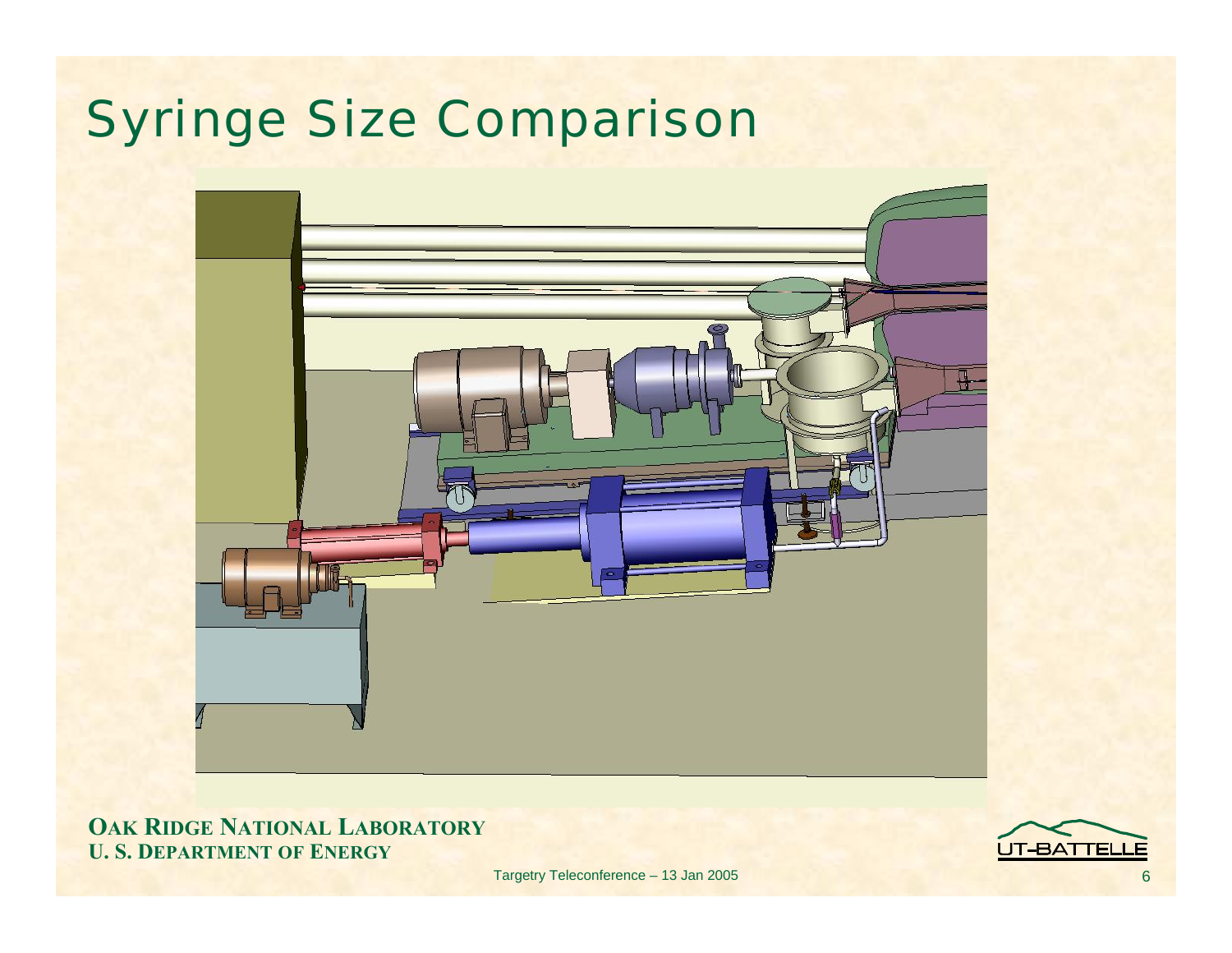### Syringe Performance Benefits

- **Piston-driven jet has excess capacity to overcome flow losses**
	- **Minor nozzle/piping changes will not affect Hg delivery ability**
	- **Jet characteristics should be identical in both high field & no field conditions**
- **No significant heat imparted to Hg by piston**
	- **Heat losses isolated to hydraulic system**
	- **Flow losses identical to those in pump system**

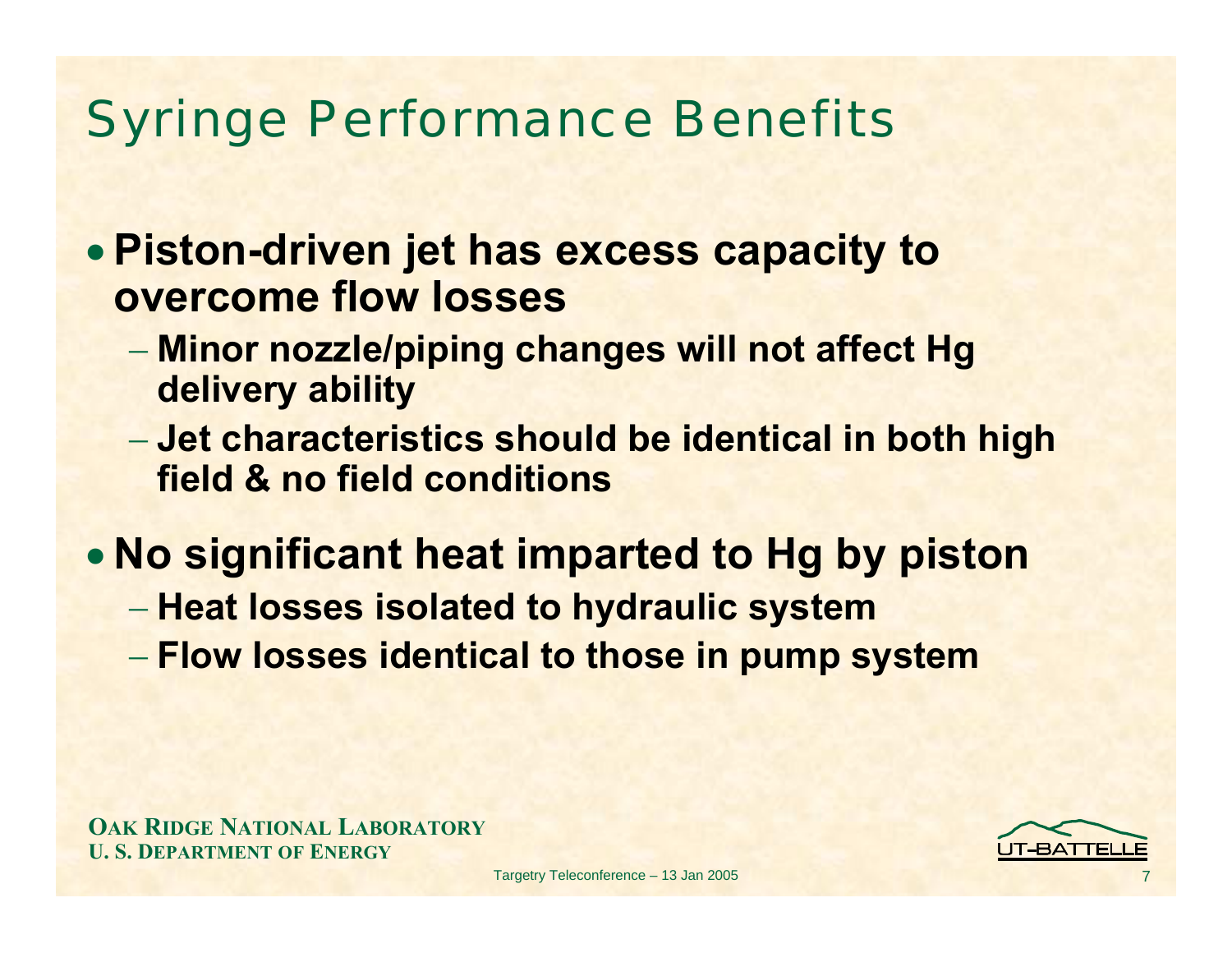# System Energy Comparison

| Pump                       |                                       |                                                           |                               |                                     | <b>Heat</b><br><b>Direct to</b><br><b>Tunnel</b> | <b>Heat</b><br>Input to<br><b>Hg</b> | <b>Flow</b><br><b>Losses</b> |             | <b>Total Heat</b><br><b>Generated</b> | Hg             | <b>Energy to Hg Temp</b><br><b>Rise</b> |
|----------------------------|---------------------------------------|-----------------------------------------------------------|-------------------------------|-------------------------------------|--------------------------------------------------|--------------------------------------|------------------------------|-------------|---------------------------------------|----------------|-----------------------------------------|
|                            | <b>Input</b><br><b>Energy</b><br>(hp) | <b>Losses</b>                                             | Lost<br><b>Energy</b><br>(hp) | <b>Output</b><br><b>Energy (hp)</b> | <b>BTU/min</b>                                   | <b>BTU/min</b>                       | <b>BTU/min</b>               | BTU/<br>min | <b>KW</b><br>HP                       | <b>BTU/min</b> | °F/sec                                  |
| <b>Elect Motor</b>         | 60                                    | 60 hp * 5% inefficiency                                   | 3                             | 57                                  | 127                                              |                                      |                              | 127         | $\overline{2}$<br>3                   |                |                                         |
| <b>Mag Coupling</b>        |                                       | 5.4hp actual coupling<br>loss per vendor data             | 5.4                           | 51.6                                | 229                                              |                                      |                              | 229         | $5\phantom{.0}$<br>$\overline{4}$     |                |                                         |
| <b>Hg Pump</b>             |                                       | 40.5hp actual pump loss<br>per vendor data                | 40.5                          | 11.1                                |                                                  | 1719                                 |                              | 1719        | 30<br>40                              | 1719           |                                         |
| <b>Hg Flow</b>             |                                       | 800psi*25gpm                                              | 12                            | $-1$                                |                                                  |                                      | 526                          | 526         | $\boldsymbol{9}$<br>12                | 526            |                                         |
|                            |                                       |                                                           |                               | <b>Totals</b>                       | 356                                              | 1719                                 | 526                          | 2601        | 46<br>61                              | 2245           | 3.1                                     |
| <b>Syringe</b>             |                                       |                                                           |                               |                                     |                                                  |                                      |                              |             |                                       |                |                                         |
| <b>Elect Motor</b>         | 20                                    | 20 hp * 5% inefficiency                                   | $\mathbf{1}$                  | 19                                  | 42                                               |                                      |                              | 42          | $\mathbf{1}$<br>$\mathbf{1}$          |                |                                         |
| <b>Hyd Pump</b>            |                                       | energy performed on<br>$piston =$<br>press*area*dist/time | 11                            |                                     |                                                  |                                      |                              |             |                                       |                |                                         |
| <b>Hyd Pump</b>            |                                       | pump inefficiency                                         | $\boldsymbol{8}$              | 11                                  | 340                                              |                                      |                              | 340         | $6\phantom{1}$<br>8                   |                |                                         |
| <b>Piston Energy to Hg</b> |                                       | no losses                                                 |                               | 11                                  |                                                  |                                      |                              |             |                                       |                |                                         |
| <b>Hg Flow</b>             |                                       | 800psi*25gpm                                              | 12                            | $-1$                                |                                                  |                                      | 526                          | 526         | $9\,$<br>12                           | 526            |                                         |
|                            |                                       |                                                           |                               | <b>Totals</b>                       | 382                                              |                                      | 526                          | 908         | 16<br>21                              | 526            | 0.7                                     |

**OAK RIDGE NATIONAL LABORATORY U. S. DEPARTMENT OF ENERGY**

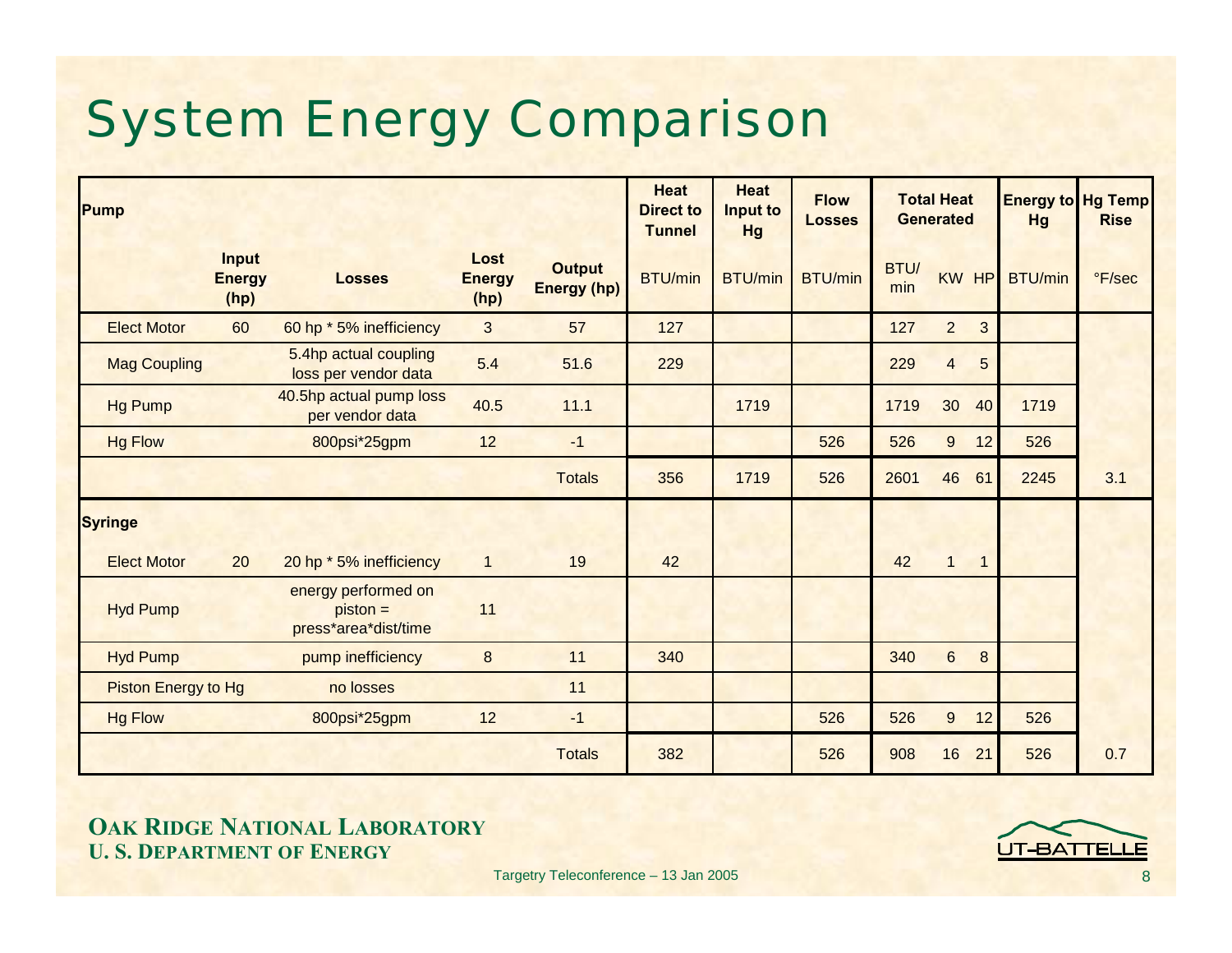# Other Syringe Benefits

- **No heat exchanger required**
- **Syringe design may be smaller than shown, depending on Hg volume required**
	- **25gpm -> 50 liter for 30sec, 25 liter for 15sec**
	- **Concept shown is sized for 30sec jet**
- **Lower power requirements**
	- **Initial vendor discussions estimate 20hp**
- **No added controls issues with this approach**
- **Initial estimate indicates syringe system cost may be much less than pump system**

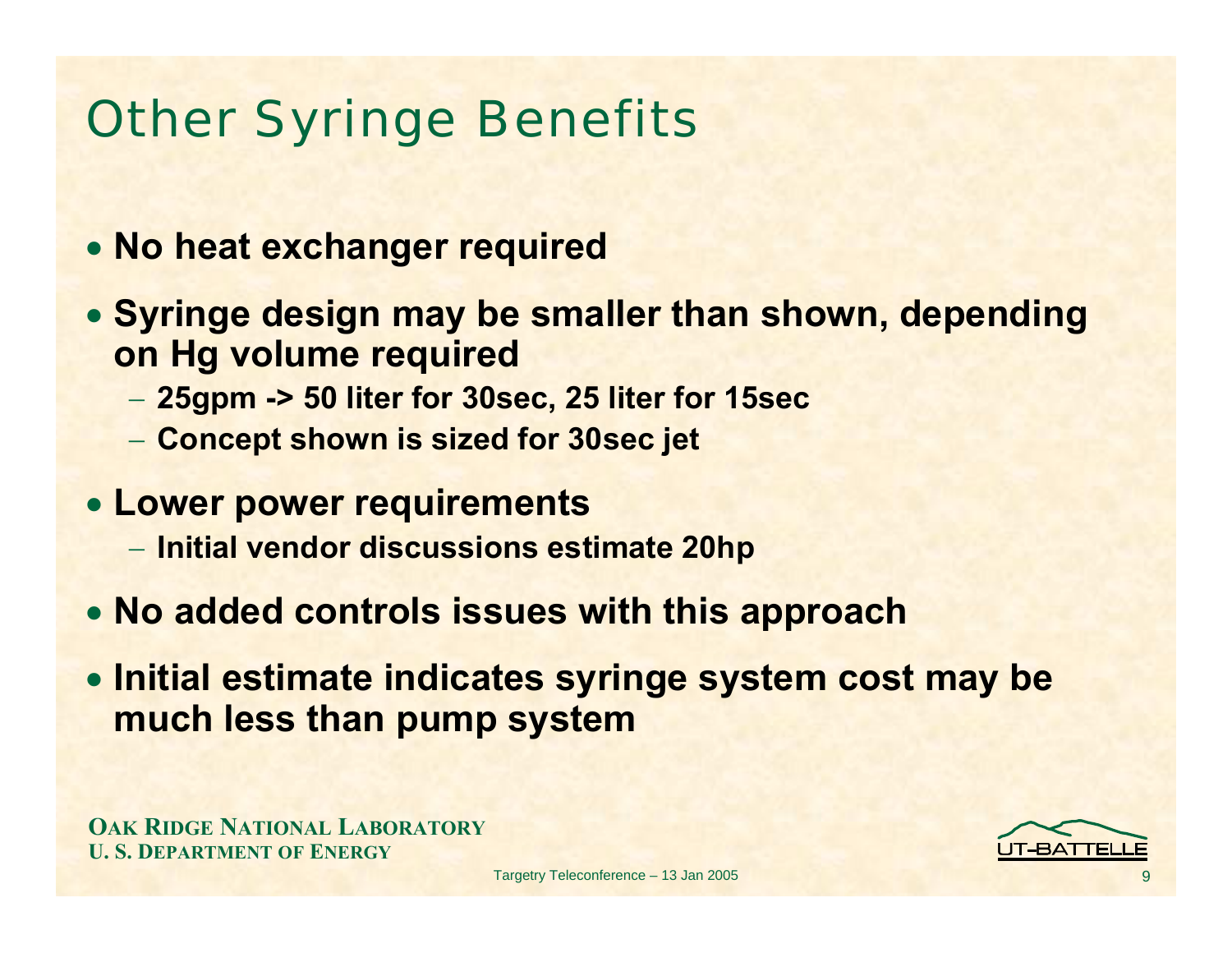### Hg Delivery System Comparison

| <b>Attribute</b>                                 | Pump           | <b>Syringe</b> | <b>Attribute</b>                     | <b>Pump</b> | Syringe        |  |
|--------------------------------------------------|----------------|----------------|--------------------------------------|-------------|----------------|--|
| <b>Continuous Flow</b>                           |                |                | <b>Size</b>                          |             | $\sqrt{\star}$ |  |
| <b>Hg Inventory</b>                              | $\sqrt{\star}$ |                | <b>Power</b><br><b>Requirements</b>  |             |                |  |
| <b>Piping Loss</b><br><b>Effects</b>             |                | $\mathbf{v}$   | <b>No Heat</b><br><b>Exchanger</b>   |             |                |  |
| <b>Jet Consistency</b><br><b>In/Out of Field</b> |                | $\mathbf{v}$   | <b>Controls</b><br><b>Complexity</b> |             |                |  |
| <b>Hg Temp Rise</b>                              |                |                | Cost                                 |             |                |  |

\* Depending on design

**OAK RIDGE NATIONAL LABORATORY U. S. DEPARTMENT OF ENERGY**

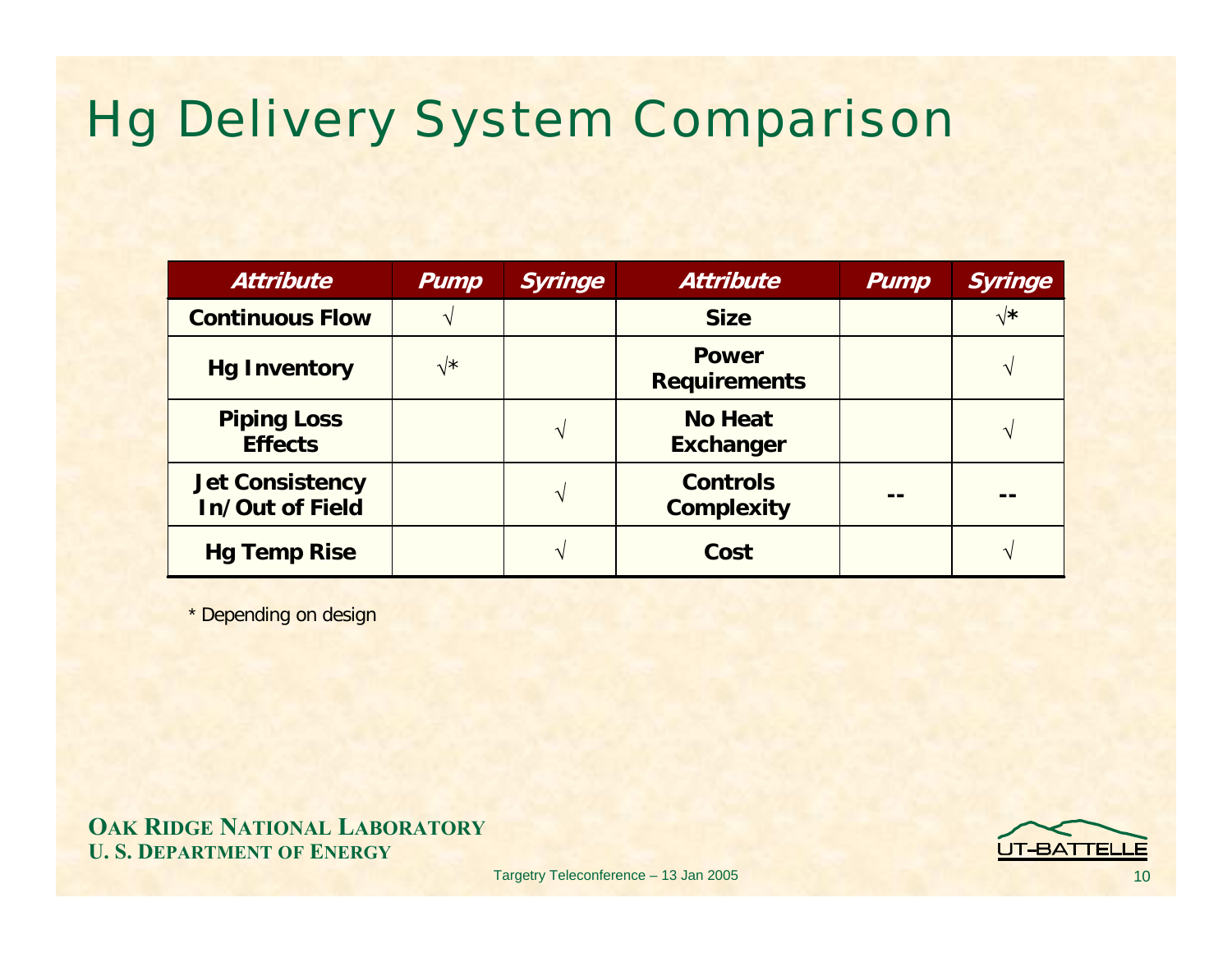### Basic Questions / Issues

• **Jet duration directly affects required Hg volume** 

- **Initial sizing based on 30 sec jet**
- **15T field duration is only 1 sec**

#### • **Hydraulics in tunnel**

- **Petroleum, mineral oil, vegetable oil, water/glycol**
- **What fluids are acceptable (flammability)?**